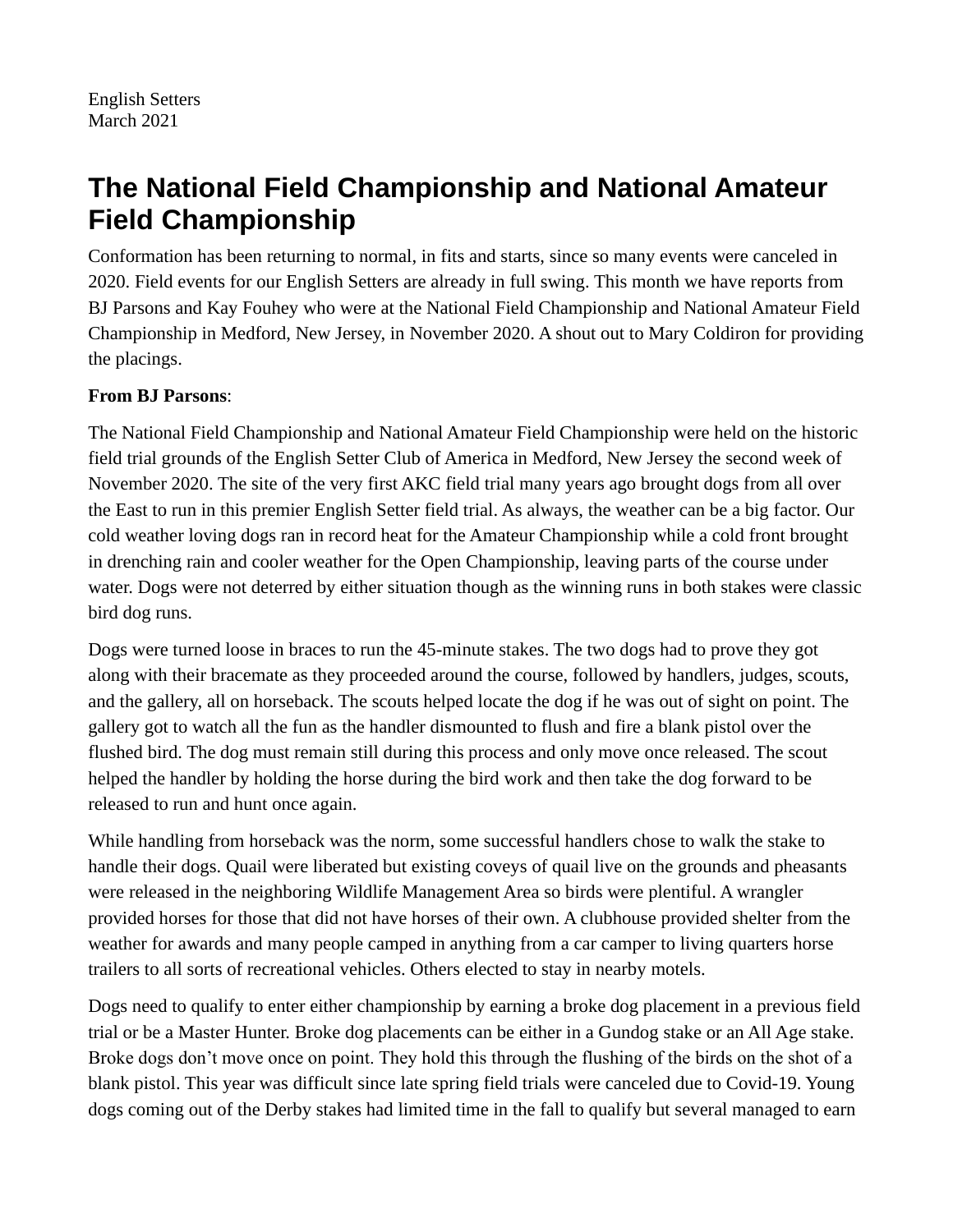the required placement. Field Champions, Amateur Field Champions, a Dual Champion, and bench Champions all competed together for the love of hunting birds.

In addition to the long streamer rosettes, silver plates and ProPlan dog food accompanied all placements. The winners also won embroidered chairs along with the right to add NFC or NAFC in front of their dog's name.

#### **From Kay Fouhey**:

What a thrill to arrive at the English Setter Association of America grounds in Medford, NJ, on a warm Fall day. We were all welcomed by our host, Frank Luksa and the Committee. They all worked tirelessly to prepare for this major field event.

As I sat on the desk and looked across the fields, I couldn't help but think about the long history of this historic site which was founded in 1905. Oh, the many excellent setters who ran in competition here! Now it's my turn to run, a very humbling experience to say the least.

It was interesting to see the mix of setters in the competition. One might imagine a lot of field dogs, however, as I looked down the entries there were many bench dogs with champion titles and a wide range of additional titles beside MH/SH/JH and AFC/DC. These are very versatile dogs, moving from the breed ring right out into the field.

As I explored the grounds, I found the English Setter cemetery where so many of our dogs are at rest. A peaceful place for our loyal friends.

As the days moved on we had some riding their braces on horseback and others walking the course. The weather was very warm for November getting over 75 degrees some days so it was a quick dunk before most of the dogs ran!

The evenings ended with wonderful dinners, lots of stories, laughs (some at our own expense) and good fun. I enjoyed the sharing of information about field trials rules, lessons learned and the passing of this information to some of the new exhibitors. The judges really took an interest in the exhibitors and wanted them to be successful. The prizes and ribbons were beautiful, with wonderful sportsmanship and support from all the exhibitors.

#### **English Setter National Championship**

**November 11-12, 2020, English Setter Club of America**

## **Medford, NJ**

## **Placements**:

1. PINE STRAW'S SWEET TEA: OWNERS: MIKE REEVES, GWYNNE MCDEVITT, AMBER DUFF: HANDLER: JEANETTE TRACY BY: HIGHGROUND JAX JABBA PINE STRAW KATYDID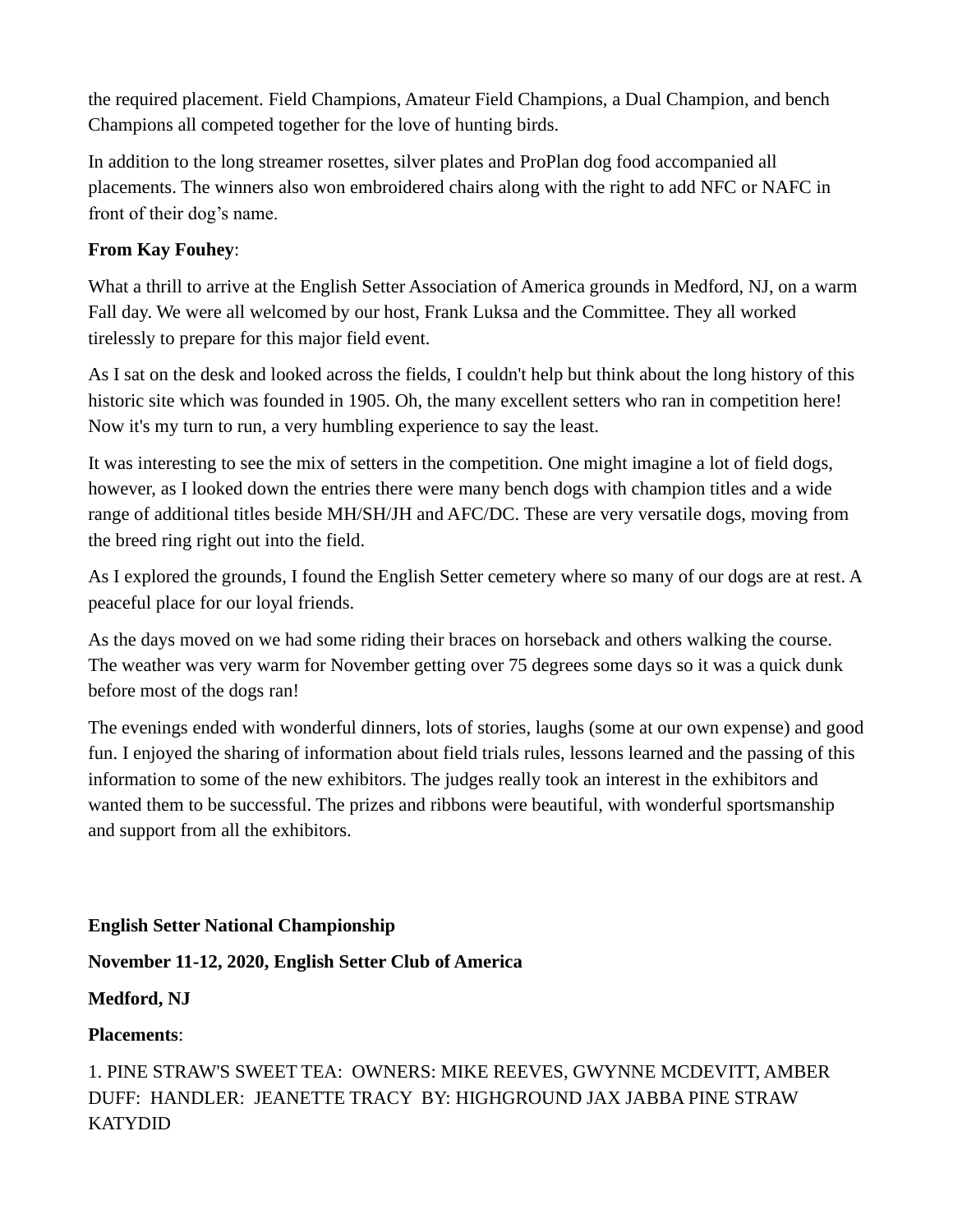2. LADYWOOD'S MISS DAISY: OWNERS: ELIZABETH ARCHER

HANDLER: JEANETTE TRACY BY: LAND CRUISER SCOUT SUKORA'S COME HOME JESSIE

3. DC/AFC WINDSOR'S FIELD HARVESTER, JH: OWNERS: FRANK LUKSA JR. & HUNTER LUKSA HANDLER: FRANK LUKSA, JR. BY: GCH CH EDITIONS PURSUIT OF HAPPINESS GCH CH EDITIONS NAVIGATOR, MH

4. GRAND WOODLANDS DALLAS OWNERS: ROBERT ANGEN

HANDLER: JEANETTE TRACY BY: SHADOW OAK BO GET BACK LOLA

AWARD OF MERITS:

WINDSOR'S LIGHTNING OVER MUNROC: OWNERS: FRANK LUKSA, JR. & RHONDA CORNUM. HANDLER: FRANK LUKSA, JR. BY: AFC CH KEI-RIN'S FAMILY TRADITION, SH DC, AFC WINDSORS FIELD HARVESTER, JH

WINDSOR'S BLEU SKY: OWNERS ROBERT & KIM SEXTON, HANDLER: ROBERT SEXTON BY: AFC CH KEI-RIN'S FAMILY TRADITION, SH DC, AFC WINDSORS FIELD HARVESTER, JH

CH LINWOOD 50 SHADES OF JOY: OWNERS: BRUCE & AMY ARNOLD HANDLER: BRUCE ARNOLD BY: GCH LINWOOD RESOLUTE'S NEW BEGINNING CH LINWOOD FRINGE BENEFITS, MH

CH BJ'S FESTIVITY GRAND PRIX : OWNERS: BJ PARSONS & KRISTEM APODACA HANDLER: BJ PARSONS, DVM BY: CH FESTIVITY BJ'S FROZEN IN TIME, JHA GCH. BJ SILVERLINE LIFE'S A DANCE

## **2020 English Setter Amateur National Placements**:

1. FC GOOD REASON HARVEY EMMETT FARKLEBERRY: ELFVIN, KERRI BY: NAFC/FC/AFC CHKARHILL RIMROCK RIDGE GOOD REASON RASPBERRY

2. DC/AFC WINDSOR'S FIELD HARVESTER, JH: LUKSA, FRANK & MARYELLA: BY: GCH CH EDITIONS PURSUIT OF HAPPINESS GCH CH EDITIONS NAVIGATOR, MH

3. DIAMOND HILL MAD MAX: POLLACK, LISA & PAUL BY: SHADOW OAK DOC JESSIE'S BONANZA

4. WINDSOR'S LIGHTNING OVER MUNROC: LUKSA, FRANK & MARYELLA & CORNUM, RHONDA BY: AFC CH KEI-RIN'S FAMILY TRADITION, SH & DC/AFC WINDSOR'S FIELD HARVESTER, JH